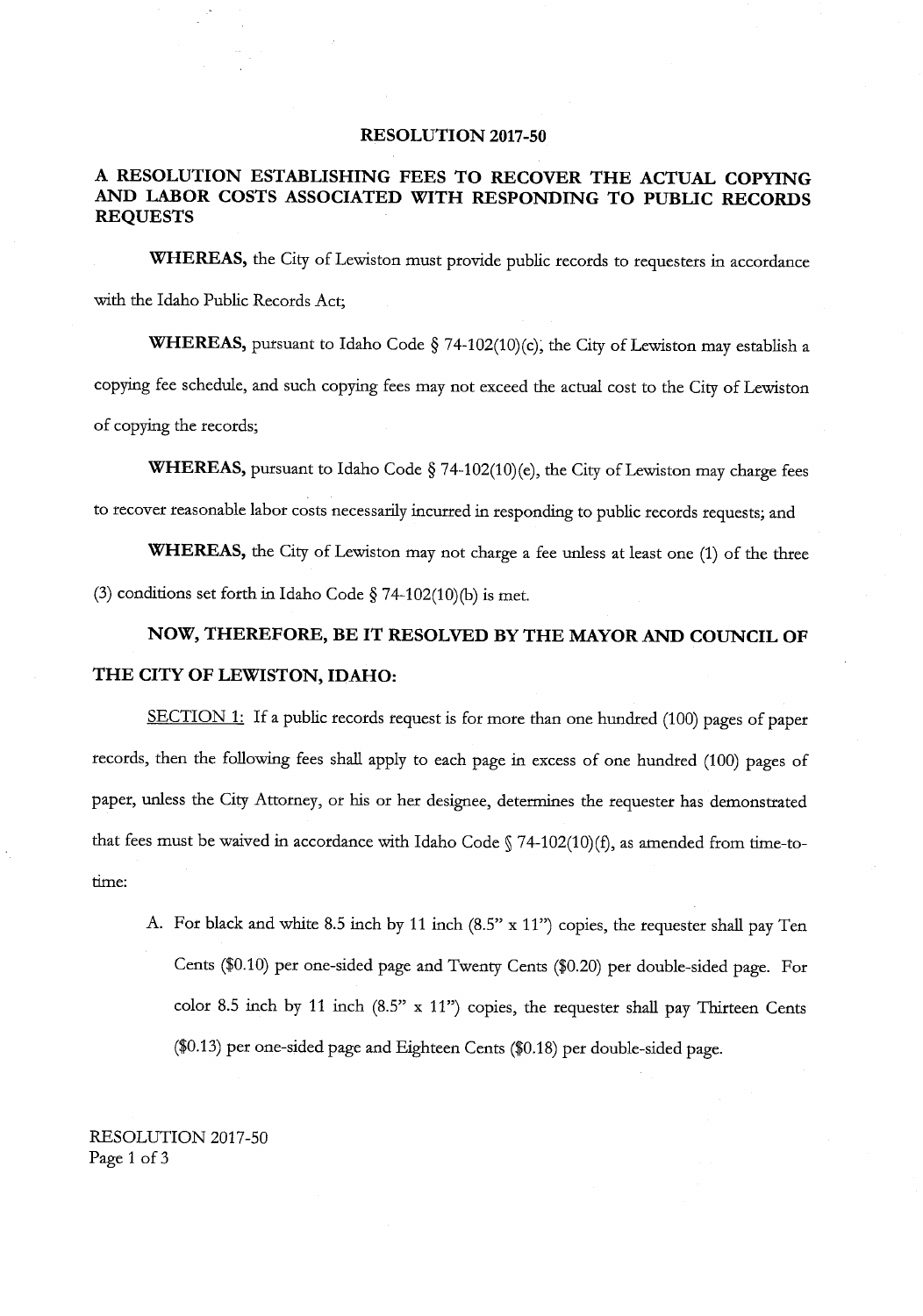- B. For black and white 8.5 inch by 14 inch  $(8.5" \times 14")$  copies, the requester shall pay Fourteen Cents (\$0.14) per one-sided page and Twenty-Eight Cents (\$0.28) per doublesided page. For color 8.5 inch by 14 inch  $(8.5" \times 14")$  copies, the requester shall pay Seventeen Cents (\$0.17) per one-sided page and Thirty-One Cents (\$0.31) per doublesided page.
- C. For black and white 11 inch by 17 inch  $(11" x 17")$  copies, the requester shall pay Eighteen Cents (\$0.18) per one-sided page and Thirty-Six Cents (\$0.36) per double-sided page. For color 11 inch by 17 inch (11" x 17") copies, the requester shall pay Twenty-One Cents (\$0.21) per one-sided page and Thirty-Nine Cents (\$0.39) per double-sided page.
- D. For 8.5 inch by 11 inch  $(8.5" \times 11")$  color map copies, the requester shall pay One Dollar  $$1)$  per page. For 11 inch by 17 inch (11" x 17") color map copies, the requester shall pay Two Dollars (\$2) per page. For large document (plotter) color map copies, the requester shall pay Five Dollars (\$5) per page.

SECTION 2: If a response to a public records request is provided on a computer disc or comparable storage device, then the requester shall pay the costs set forth in Idaho Code Title 74, Chapter 1, as amended from time -to -time.

SECTION 3: If the actual labor associated with responding to a public records request exceeds two  $(2)$  hours, then the requester shall pay a fee not to exceed the reasonable labor costs necessarily incurred in responding to the public records request, unless the City Attorney, or his or her designee, determines the requester has demonstrated that fees must be waived in accordance with Idaho Code  $\sqrt{74-102(10)}$  (f), as amended from time-to-time. Fees for labor shall be charged at the loaded hourly rate (hourly wage plus benefits) of the lowest paid department employee for the City of Lewiston who is necessary and qualified to process the public records request.

RESOLUTION 2017-50 Page <sup>2</sup> of <sup>3</sup>